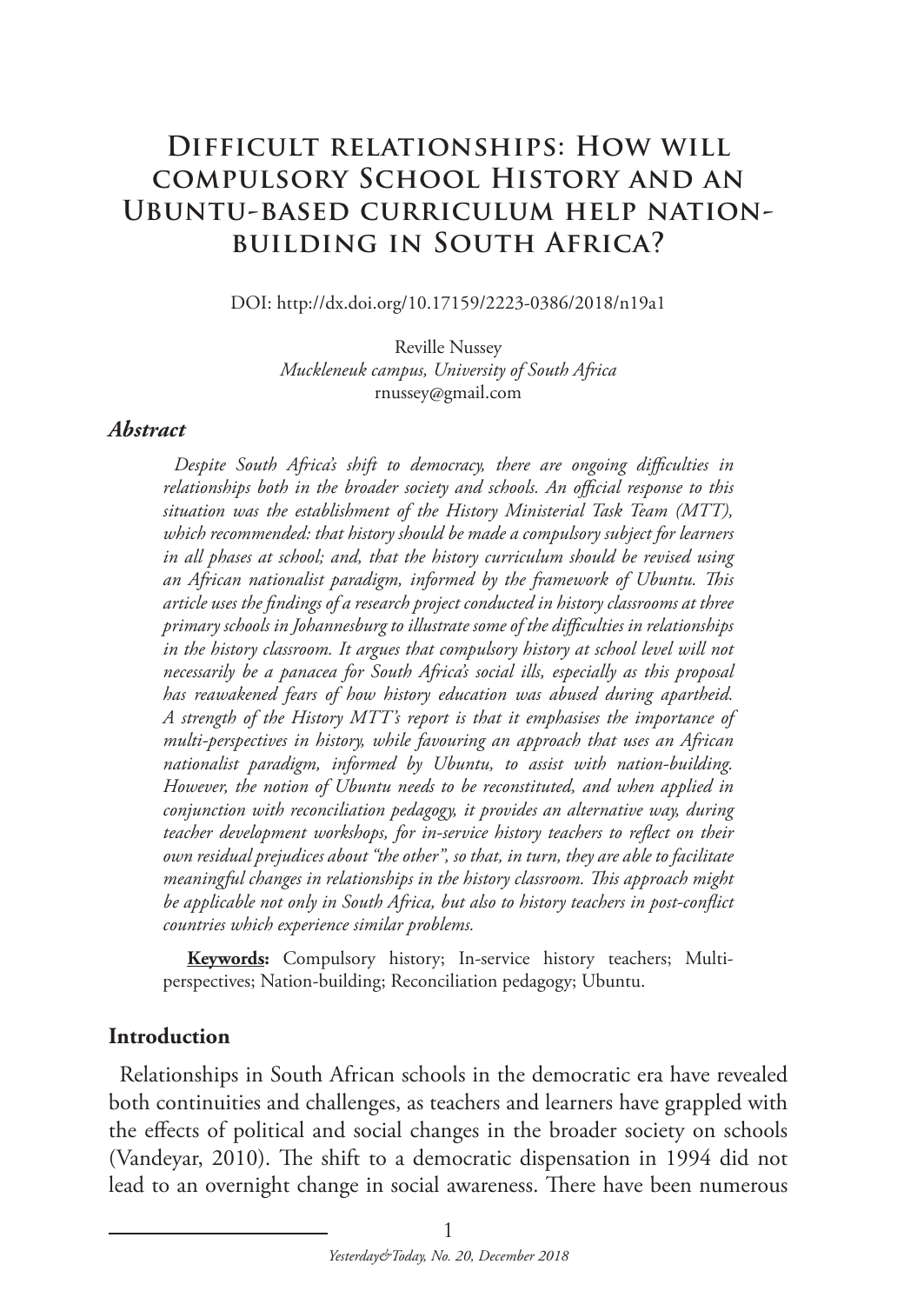examples which show the ongoing social and economic inequalities in South Africa, including overt and systemic racism entrenched in our schools, which continue two decades after the official end of apartheid.

One of the official responses to the ongoing problem of social divisions in South African society was to appoint a History Ministerial Task Team (MTT) in 2015 to investigate whether history should become a compulsory subject in the school curriculum, as "young people do not appreciate our country's history...and history is necessary to inspire the psyche of the nation" (Report of the History Ministerial Task Team for the Department of Basic Education [MTT], 2018:8). The final report recommended "that history should be made compulsory at FET [Further Education and Training] phase" (MTT,  $2018:130$ <sup>1</sup>. It also suggested that parts of the curriculum needed to change to include "African nationalism [which] is informed by the paradigm of progressive humanism underscored by Ubuntu" (MTT, 2018:46-47).

The idea of making history a compulsory subject at schools as a means towards nation-building has a particularly negative connotation in the South African context (Siebörger, 2016). One of the reasons for this is that during the apartheid era, there was an explicit connection made between history education, nation-building and the National Party. History education was seen as an instrument of propaganda that was used to justify a particular interpretation of the past, namely, that of the Afrikaner nationalists, and the result was history education that focused on an exclusive group and the result was that it "fomented hatred and conflict" (McCully, 2012:47). This has meant that in the democratic era, any attempt to link history education to a particular view of nation-building is viewed with suspicion in South Africa, and the call to make history compulsory in all phases in schools has reawakened this fear (Davids, 2016; Jansen, 2018). In addition, these suggested changes to South Africa's history school curriculum raise the following questions that this article will attempt to answer. First, will the compulsory study of history necessarily change social relationships in the classroom, and help with nationbuilding? Secondly, what role could Ubuntu play in this process? Finally, what are the implications for the development of in-service history teachers if history is made a compulsory subject?

<sup>1</sup> History, in partnership with Geography, forms a subject called Social Sciences in the present curriculum, and it is compulsory until the end of Grade 9, which is the year before the start of the FET phase.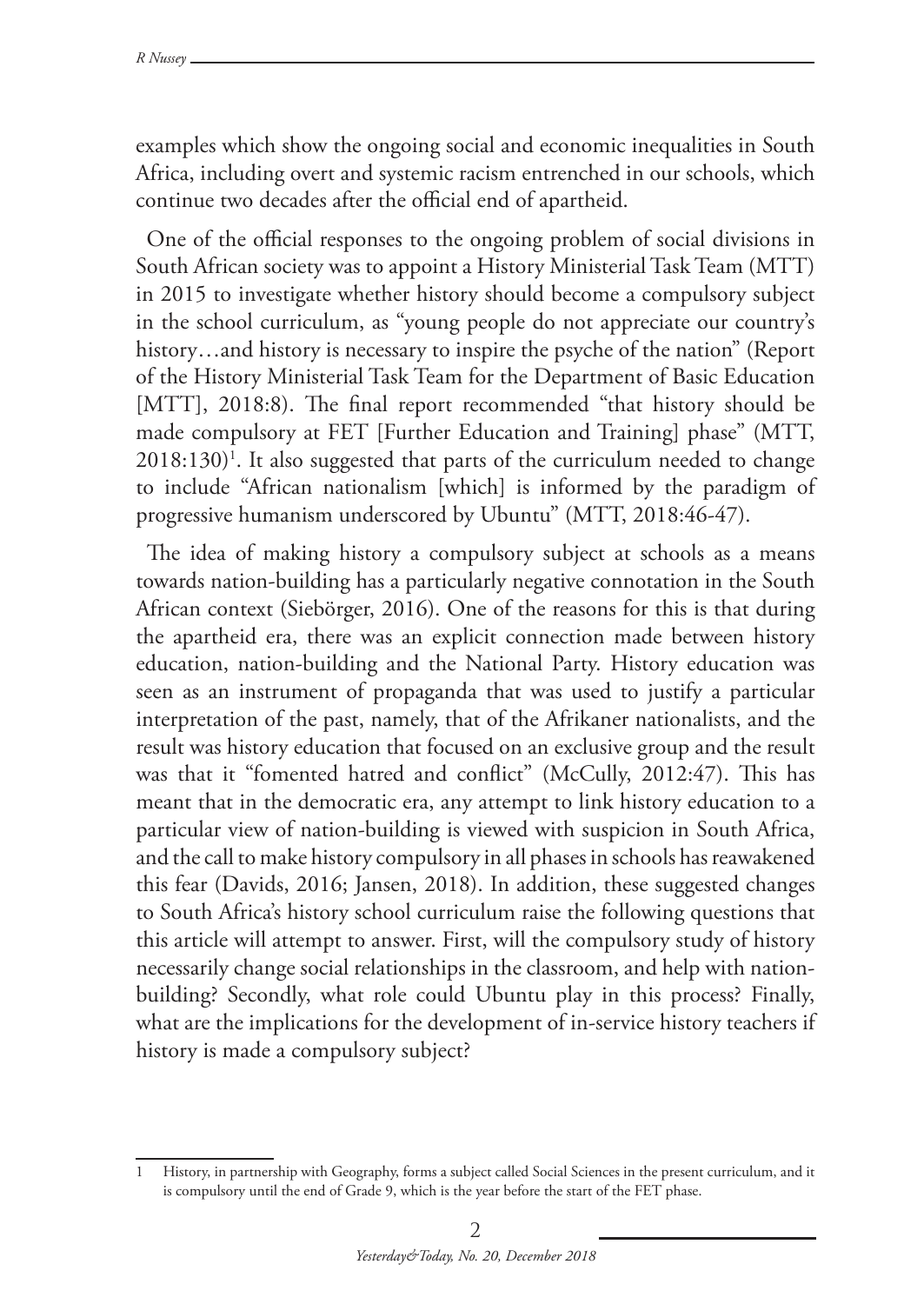# *Background*

In order to explore possible answers to these questions, this article uses and reflects on some of the results of research conducted in three primary schools in Johannesburg, South Africa during 2009–2011, where a teacher educator observed between eight to sixteen history lessons in the primary school classroom and interviewed eight teachers. One of the aims of this research was to understand whether there were any long term effects on these teachers' practice of having done an oral history task on "Life before and after 1994", which formed the basis of a cooperative learning assignment when they were second year pre-service teachers doing a compulsory history methodology course. This course was part of their Bachelor of Education degree at the University of the Witwatersrand School of Education (WSoE). One of the aims of this assignment was to expose the students to the research process involved in oral history tasks and the pedagogy of cooperative learning. But there was another aim, that is, to address the issue of social divisions among the pre-service teachers that the teacher educator had observed in the lecture room.

A result of this oral history and cooperative learning assignment was that it started a process of breaking down social barriers among the students, and between the students and the teacher educator. It also led to a research project, which aimed to understand what had changed and why, as well as the development of a conception of a reconciliation pedagogy. By following a few of these pre-service teachers into the classroom once they became inservice history teachers in the intermediate phase primary school classroom, the following research questions were posed: Did the doing of this oral history and cooperative learning assignment at university have any effects on these teachers' practice once they were teaching in their own history classrooms? Secondly, what were the challenges and successes for in-service teachers adapting the university assignment to their primary school classrooms? Thirdly, what did the classroom observations reveal about the state of social relationships in history classroom at this level (Nussey, 2012)? For the purpose of this article, the focus will be on the third question, as a previous article (Nussey, 2017) has dealt with the first two questions.

This research was conducted prior to the call to make history compulsory throughout the school curriculum, but it raises important issues, which sheds light on whether the compulsory study of history necessarily affects relationships in the classroom in a positive manner. All the teachers in this research studied history at tertiary level as a result of a compulsory history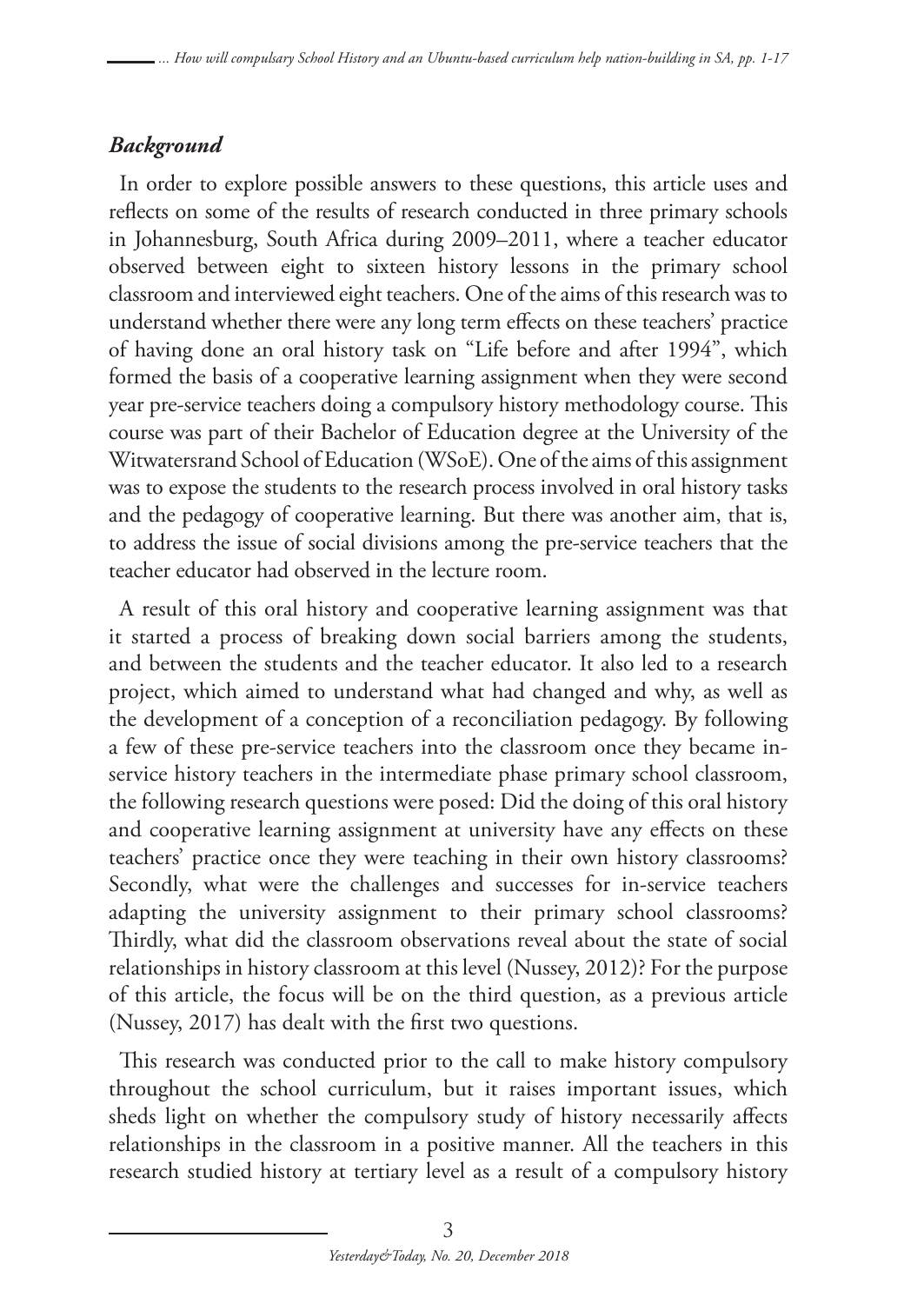methodology course. History, as part of social sciences, is a compulsory course for all learners in the intermediate phase at schools too. But the examples used in this article will focus on the teachers' interactions with their learners during the classroom observations, as a way to highlight some of the issues with social relationships in history classrooms.

#### **Data collection and research methodology**

The research sample was the result of purposive random sampling, as former history pre-service teachers from the WSoE who were now in-service history teachers at primary schools, were contacted and requested to participate in this research project. Ethical clearance to conduct this research was granted by the WSoE's ethics committee, the Gauteng Department of Education and principals of the schools. Furthermore, all the teachers volunteered to be part of this research project, which focused on the teaching of oral histories in the classroom. The sample consisted of six white teachers and two black teachers. While the majority of the learners were black at schools A and B, which were public schools, at school C, an independent school, there was an even mixture of black and white learners. Two of the schools were located in the northeastern suburbs, and one in the southern suburbs of Johannesburg.

As a direct observer in the classroom, I recorded my observations in a journal, and also interviewed each of the teachers using semi-structured, open-ended questions. These questions drew on the teachers' experiences in the present and past regarding issues such as, the use of oral history in the classroom, as well as their conceptions of identity and how they perceived relationships in their classrooms. The main focus of the project was on the teachers, so no follow-up interviews were conducted with the learners.

Each teacher was sent a copy of the transcribed interview for their comments or to allow for further clarification, so "member checking" (Harper & Cole, 2012:1) was used. Finally, the journal observations and transcribed interviews were coded thematically, then analysed according to a qualitative framework as part of a narrative inquiry (Clandinin & Connolly, 2000). While this is a small research sample, this qualitative research allows for a snapshot into some primary school history classrooms with regards to the state of relationships in this context.

Most of the teachers claimed that relationships were good among their learners and also between themselves and the learners in the classroom. Some of my observations supported this view of harmonious relations in the classroom, although there were numerous incidents that challenged this claim too.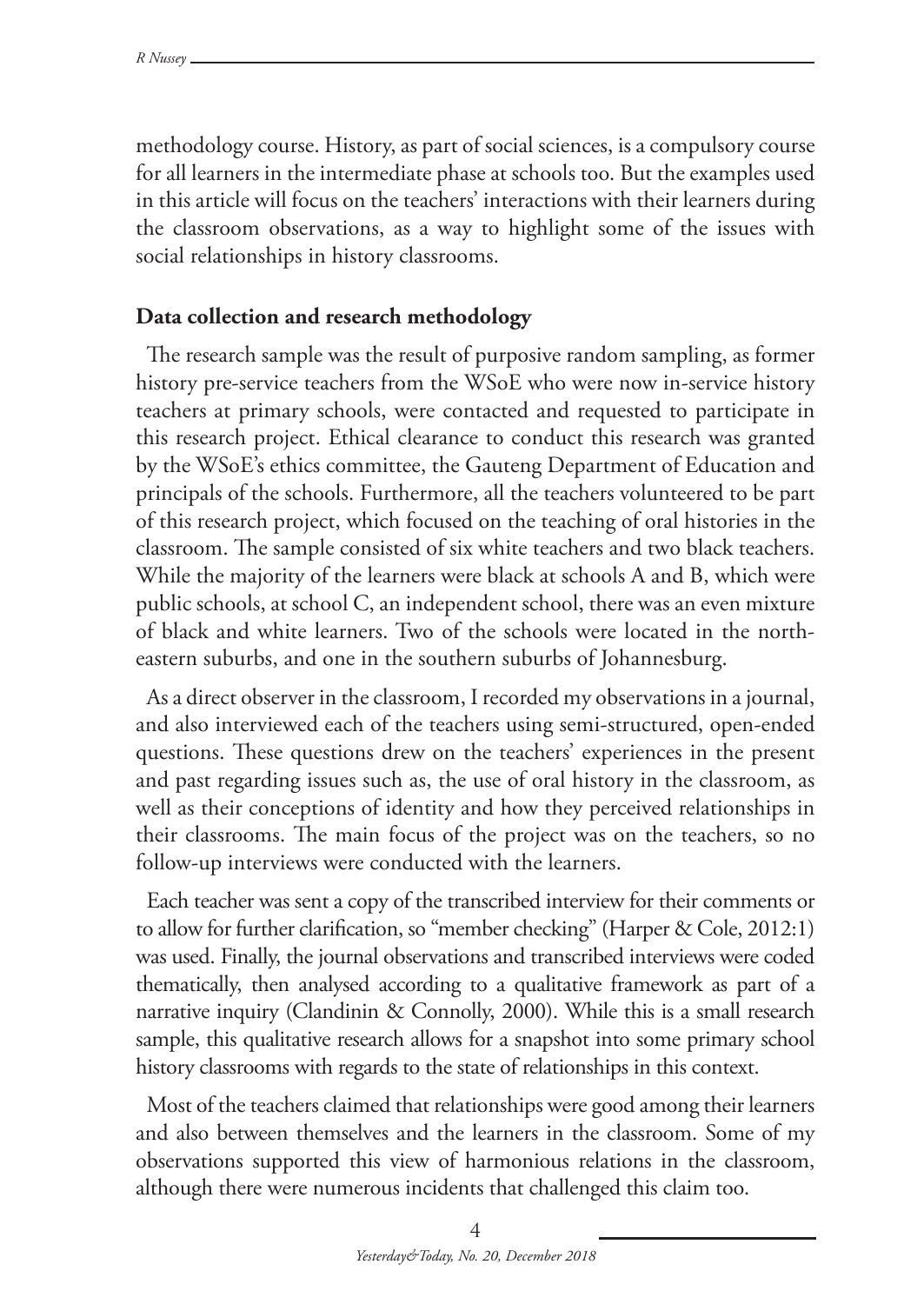# **Critical incidents and interviews**<sup>2</sup>

These critical incidents (Tripp, 1993:24) contested the teachers' views that relationships were good in the classrooms. They occurred during the classroom observations while the learners were discussing the results of their oral history interviews about life during apartheid with the teachers, and were raised with the teachers during their respective interviews.

At school B: a critical incident happened when a white boy shook his head to indicate a negative response when Kagiso<sup>3</sup>, a black teacher, requested volunteers to read their oral histories aloud. During an interview, I discussed this incident with Kagiso, and he explained that the reason for the boy's reaction was due to the derogatory content in his interview, and not that the boy felt shy to read it aloud. It appeared that either the boy made the choice to be silent rather than offend his peers or that he was scared to share his interview. The reason for the latter choice might be that he feared a negative reaction from his peers.

This critical incident showed the importance of being aware of the hurtful effects some of the oral histories could have on relationships, but it also showed the importance of a teacher creating a safe space in the classroom. While it might be argued that the teacher should respect the learner's choice to remain silent (as the teacher did in this case), a counter argument is that the silence about this past needs to be broken, so that a critical discussion takes place about what is being passed on via the oral histories. One of the reasons for this concern is that oral history tasks can be used as a vehicle to pass on trauma and prejudices between the generations (Hoffman, 2005; Jansen, 2009). There needs to be a process to address the way prejudices and trauma inform oral histories, so that these issues can be made explicit and dealt with as they arise.

At school C, another critical incident occurred when a few boys taunted another as a "Bushman" after he reported that his father said only a few young people went to school, because most were traditional and chose to go hunting. Joyce, a white teacher, dismissed the incident as an "inappropriate joke", although she did not "think it was a racial thing because they're all black". There is an ongoing debate as to what to call the indigenous first nation in South Africa: "San" is a term favoured by most historians, although "Bushmen" is being reclaimed as a positive term by some leaders and individuals within these communities (Hromnik, 2007:22). But the use of "Bushman" is still

The examples are taken from my unpublished PhD (Nussey, 2012).

<sup>3</sup> To protect their anonymity, all the teachers' names are pseudonyms in this article.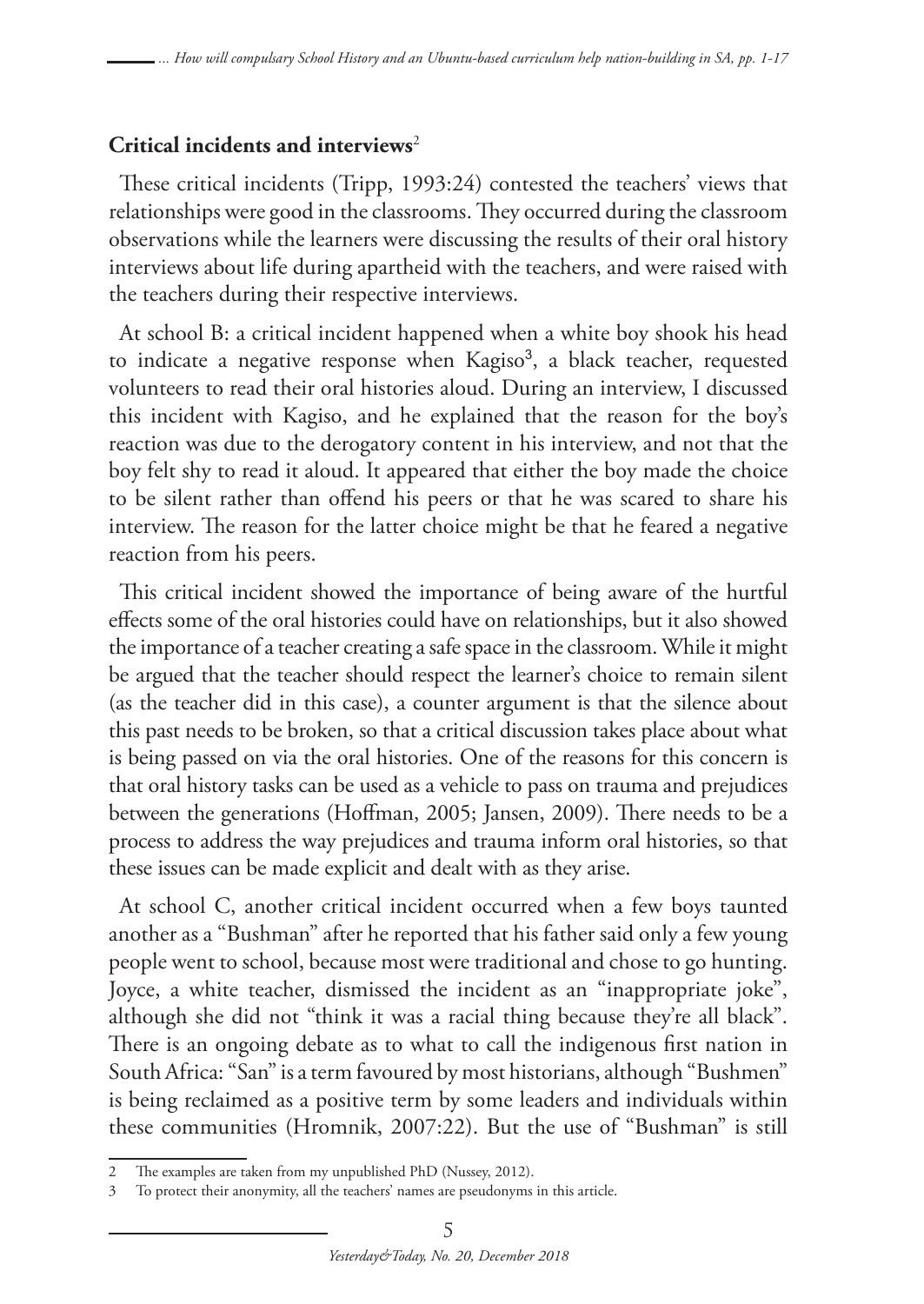controversial, and it was used in a derogatory way by the boys. Joyce's view that the incident was not "racial" on the basis that the boys involved were *"*all black" was debatable, because there was a negative reference to difference in the original remark. In addition, this incident illustrated prejudice among these learners, as well as lack of awareness on the teacher's part.

During the class observations and interviews, some of the teachers' choice of words to describe "the other" also showed a lack of awareness. For example, at school C during Robyn's lesson, she described black people as "people of colour", which changed to "African" and then to "non-white". When questioned about the use of the term "non-white" during the interview after her lesson, Robyn responded that she did not want to "insult any of the children in my class … and to make them upset". Yet, she acknowledged that she had changed words to describe black people during the lesson, although she had not "thought about" it before.

The term "non-white" was a blanket term used by apartheid authorities to refer to black people, whereas the term "black" was defined by Bantu Stephen Biko, a Black Consciousness leader, as referring to all the inhabitants in South Africa who were legally discriminated against by the apartheid regime, and who rejected this discrimination (Biko, 1971). This was an explicit rebuttal of apartheid's racial categories, namely, where black people were divided into African, Coloured and Indian, and Biko's definition regarding black people has continued to be used in South African discourse. There were many teachers in this research who used the term "non-white" without any awareness of either the historical origin of the word or how inappropriate its continued use was in a democratic present.

The above incidents reveal that there is a strong link between the difficulties in relationships in the broader society to those inside the classroom, which is hardly surprising, as a classroom can be seen as a microcosm of the broader society. But these incidents also showed contradictions between how the teachers saw their relationships with their learners and what their actions and words revealed. The words used to describe "the other", especially by the white teachers, demonstrated a lack of awareness of their own prejudices. There are a number of possible explanations, such as, these examples are evidence of a "hidden history curriculum" (Hues, 2011) at schools, and the continuity of white privilege (Conradie, 2015; Ellwanger, 2017). This situation is complex: it seems that there is an ongoing discomfort around racial identity in the present, based on what happened during apartheid, which needs to be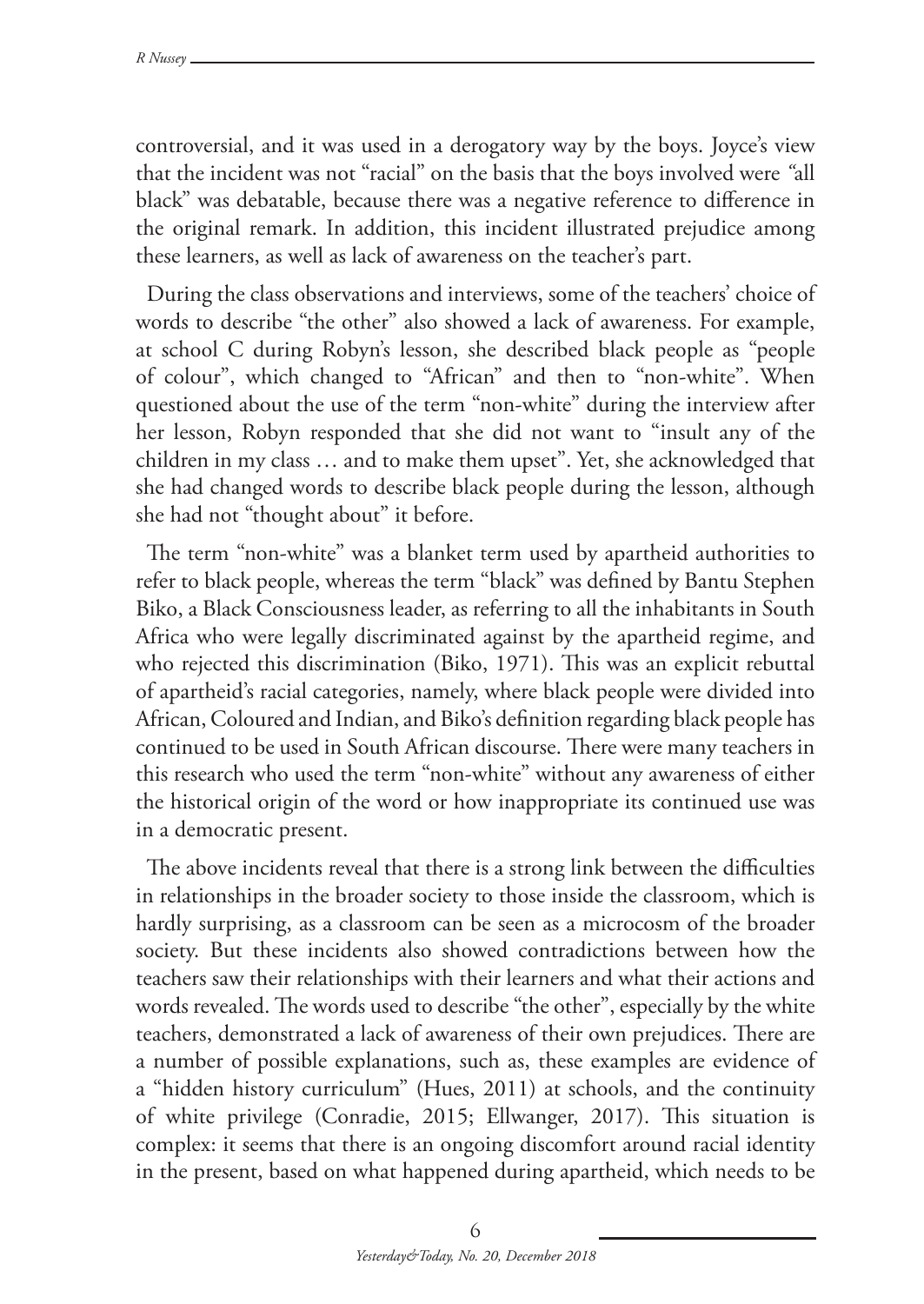addressed explicitly if there is any possibility of fostering positive relationships in the history classroom.

# *Teachers' backgrounds and attitudes*

The teachers who participated in this research grew up during the last years of apartheid, and the majority of them attended schools that were desegregated. But this contact between the different races as children did not necessarily mean that the teachers were unaffected by the language that was used to construct racial identities during apartheid. This observation challenges "the most widely accepted theory of positive intergroup relations, namely, Allport's (1954) contact theory" (Slavin, 1985:11), namely, that if diverse groups come into contact with one another, then "relations between members of groups who have not previously interacted will improve following direct interpersonal interaction" (Miller & Harrington, 1990:48). It also appeared that most of the white teachers' attitudes (as reflected in the language they used) did not shift substantially once they returned to schools as adults and taught classes that consisted of mainly black learners.

Walton (2013:1181) has suggested another possibility to explain these "contradictory attitudes", which was based on her research with learners and inclusive education. She argued that these "contradictory attitudes do not have to be explained away, but can be understood as young people expressing both a "discursive commitment to equality" (Young, 1990:124) and a "residual prejudice" (Fricker, 2007:39) that prevails in society." The contradiction here is between holding a genuine belief in equality for everyone, yet simultaneously harbouring a prejudice, which operates below the surface of one's awareness, and comes from the broader society. I have no doubt that the majority of teachers I observed were committed to fostering positive relationships among their learners, and between the learners and themselves. As Robyn stated, it was not her intention to "insult any of the children in my class". Yet the examples from the critical incidents and interviews with the teachers suggested that there are underlying problems with relationships in the primary school history classroom.

### *Compulsory history education and teacher development*

These examples from the classroom observations and interviews showed that the studying of history by these teachers at tertiary level did not necessarily have much effect on changing their attitudes. Weldon (2010) has argued that South African history teachers need to address how their personal biographies affect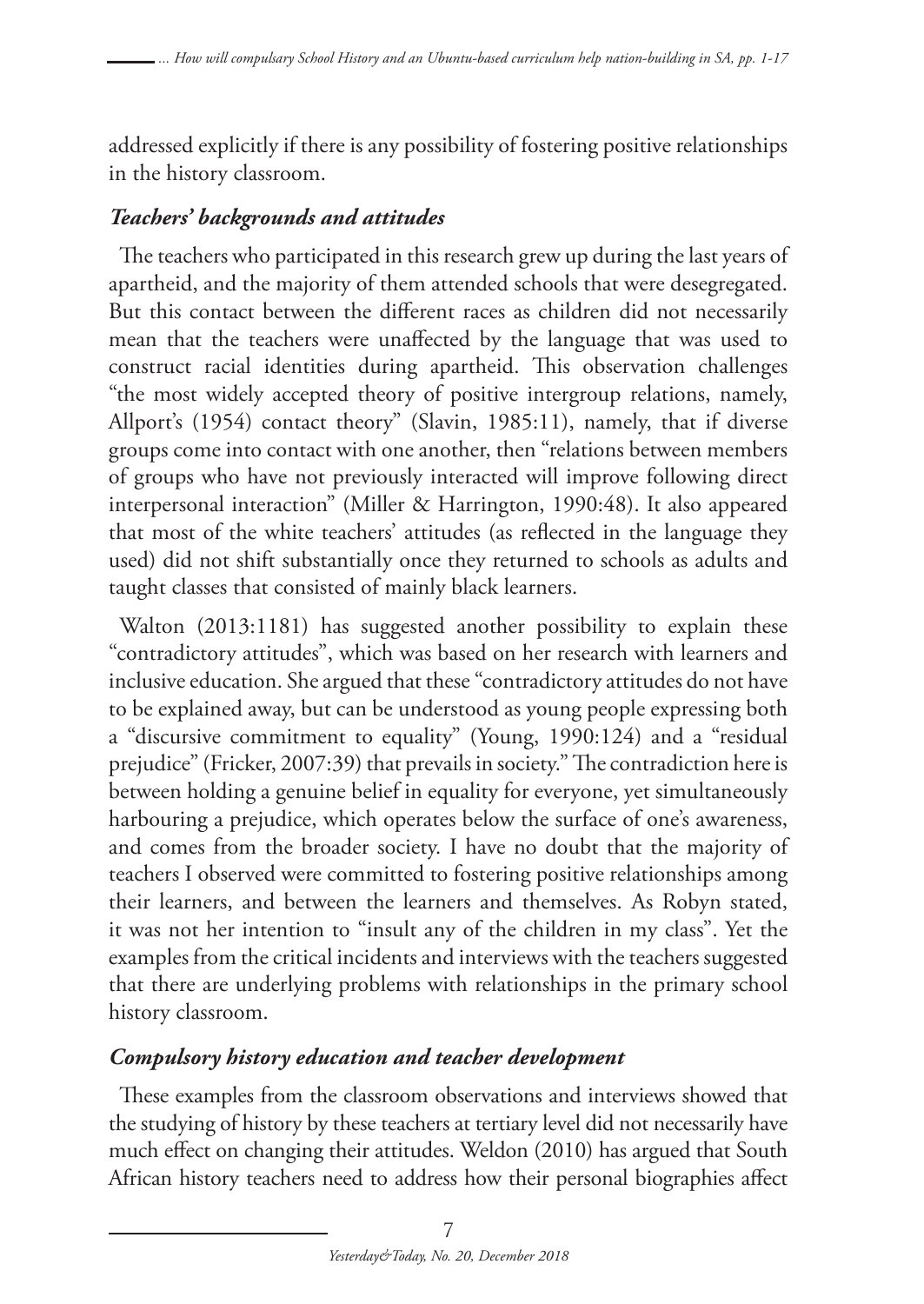their teaching in the classroom, and the findings of this research support this view. The History MTT report (2018:114) acknowledges that there will need to be teacher development for history teachers, if "History is made compulsory at FET phase". But if primary school history teachers, who have studied history methodology as part of a compulsory course during their second year BEd degrees at tertiary level, reveal these residual prejudices once they become inservice teachers, then how should future teachers be educated?

A report on the state of history education in South Africa identified numerous problems if history is to be made a compulsory subject, especially considering the reasons students choose to do history courses at tertiary level and how they are taught. These problems range from the low status of history education at institutions to the lack of a shared understanding by history educators as to the importance of developing pre-service teachers' historical thinking. However, the issue of addressing pre-service teachers' attitudes towards "the other" was not directly addressed, as the report's focus was mainly on how teacher educators approached the teaching of the discipline and their views on decolonising the curriculum (Bambo, Chisholm, Friedman & Sindoh, 2017).

The argument in favour of making history compulsory at all levels at schools would need to address the above shortcomings: not only with regards to the learning and teaching of history, but also issues related to residual prejudices, which were revealed during this research. In particular, it seems that history teachers require additional skills in the mediating of difficult conversations and peace-building to deal with difficulties in relationships inside the history classroom.

#### **Ubuntu: Overview**

One of the answers that the MTT report (2018:46) suggests to deal with this issue of the difficulties in social relationships is for the history curriculum to be informed by a philosophical framework based on Ubuntu. The application of Ubuntu to an educational context is not a novel idea, and there has been a call to apply this concept as a solution to some of the problems in international and online education (Piper, 2016; Waghid, Waghid & Waghid, 2018). However, the meaning of the concept of Ubuntu has generated considerable controversy, as it is used differently in diverse discourses (Hankela, 2014).

Among some commentators, there is a tendency to dismiss the value of Ubuntu as a populist idea, which is based on the notion that Ubuntu can be translated and reduced to a single phrase, "I am because you are" (Breed & Semenya, 2015:6). Others argue that there is a tendency to oversimplify a complex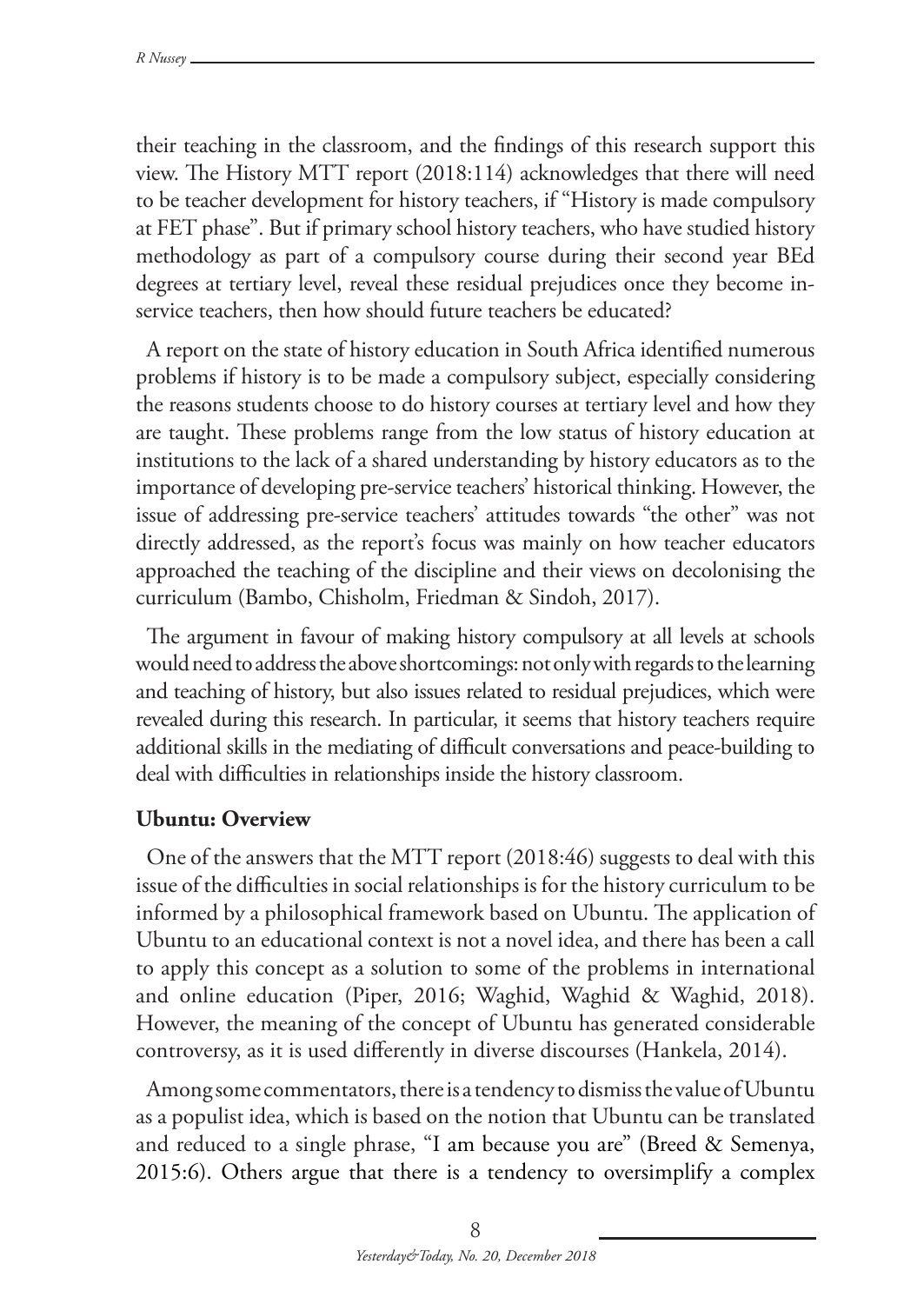concept where some Africanist scholars have translated Ubuntu's meaning as African "humanism" (Eze, 2010:90), which is close to the definition of Ubuntu in the MTT report (2018:46), where it is defined as a philosophy of "progressive humanism". This means that the value of Ubuntu underpinning the MTT report could be dismissed in a similar manner, especially as it includes a wide variety of concepts, such as, "human sympathy, human rights, social justice, love, willingness to share, and forgiveness" (2018:47), which the report fails to define. Another argument, against the use of Ubuntu, is that it has become so conceptually thin that the term has lost its meaning in a modern, global world (Matolino & Kwindingwi, 2013). These criticisms raise serious concerns about using Ubuntu as a philosophical framework to underpin a history curriculum that is compulsory for all learners.

However, while acknowledging the validity of some of these criticisms, a counter argument has emerged that it is possible to rethink and reconstitute the meaning of Ubuntu (Praeg & Magadla, 2014), so that this term can provide the basis for an ethical world view (Metz, 2014). In addition, Eze (2010:160-161) has argued that Ubuntu provided a modern ideological basis for a "flexible" notion of nation-building which emerged during the Truth and Reconciliation Commission (TRC):

*In theory, ubuntu is a hermeneutic process that remains inclusive but allows one to dialogue with people from other historical cultures while being sensitive to differences in context and other historical cultures and traditions. Even if an invented ideology, it still yields an imagination that tries to reconcile the very often conflicting memories of South Africa, not into a single homogeneous consciousness but by bringing these memories into dialogue with one another.*

Eze has reconstituted Ubuntu as an inclusive approach, while acknowledging differences, and encouraging "a creative dialogue [which] is a dialogue that is flexible, dialogic and mutually transformative" (Eze, 2010:154). Another approach suggests that Ubuntu can be understood as "an ethic of care" (Waghid & Smeyers, 2012:20); and, finally, Ubuntu can be used to inform a process of building peace (Murithi, 2009). All of these ideas could be used with inservice history teachers during teacher workshops to encourage reflection on their own positionality and prejudices, and to facilitate difficult conversations which might help them to shift their own, and their learners' approaches, to "the other" in their respective classrooms.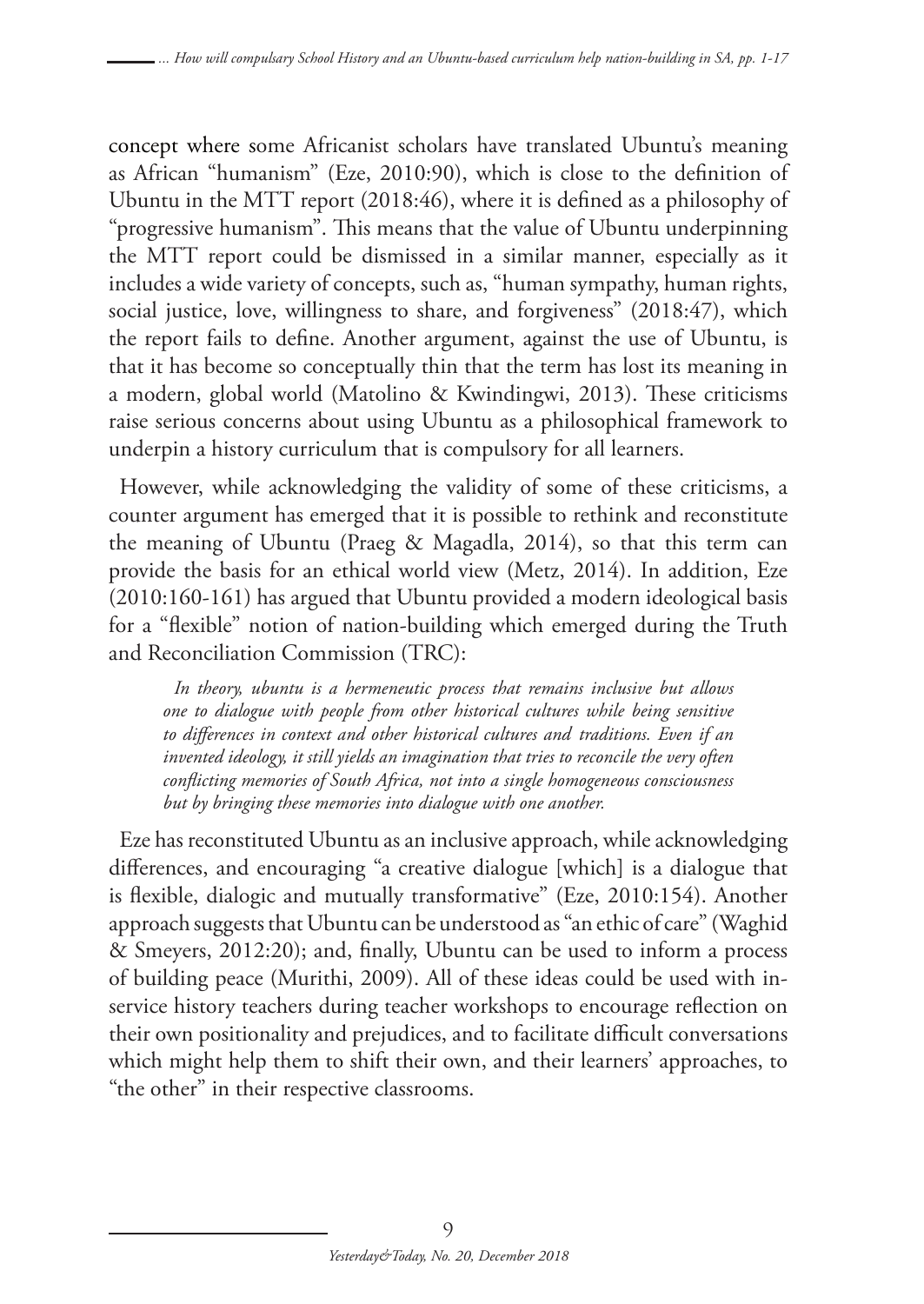# *Ubuntu and a reconciliation pedagogy*

I have previously suggested that a reconciliation pedagogy, which uses an oral history task, cooperative learning and is informed by a theoretical framework, namely, Lederach's (1999) "dance" of reconciliation, was a way of addressing some of the problem of relationships in the history lecture room with pre-service teachers (Nussey, 2014). However, a reconstituted notion of Ubuntu adds to and deepens the theoretical and practical framework that informs a reconciliation pedagogy, and this approach could be used with inservice history teachers in all phases during teacher development workshops. This could help to address residual prejudices and to introduce different approaches to the teaching of history as required by the proposed curriculum.

Eze's (2010) idea of Ubuntu as memories being brought into a creative dialogue with one another is relevant to a reconciliation pedagogy, which uses an oral history task as part of its process. History teachers, who lived most of their lives under apartheid, can be interviewed by those who grew up at the tail end of apartheid or those born after the advent of democracy. The oral history interview provides an opportunity to bring the different memories of two or more generations into conversation with one another, where a distinction can be made between "lived" and "learnt" memory (Wineburg, 2001:234). This allows for those who lived during apartheid, and the members of the second or third generation to engage with one another, and also for multiperspectives of this past to emerge.

In addition, the oral history interviews also provide an opportunity for the second and third generation to pose questions about this difficult past to members of the first generation, which opens up a space for a creative dialogue between the generations at a workshop. By doing so, this dialogue has the potential to uncover residual prejudices, yet also facilitate the reweaving of relationships between the generations, and in this sense becomes "mutually transformative" (Eze, 2010:154). However, the success of this process depends on how the interviews are conducted, and Waghid and Smeyers's (2012:20) conception of Ubuntu "as a particular ethic of care" which relies on "empathy and relational autonomy" plays an important role during the interview process, especially as there are many traumatic events that have occurred in South Africa's past.

Another part of a reconciliation pedagogy that requires an "ethic of care" is a cooperative learning task (Johnson & Johnson, 2010), which uses the oral history interviews as the basis for a joint task in heterogeneous groups. In the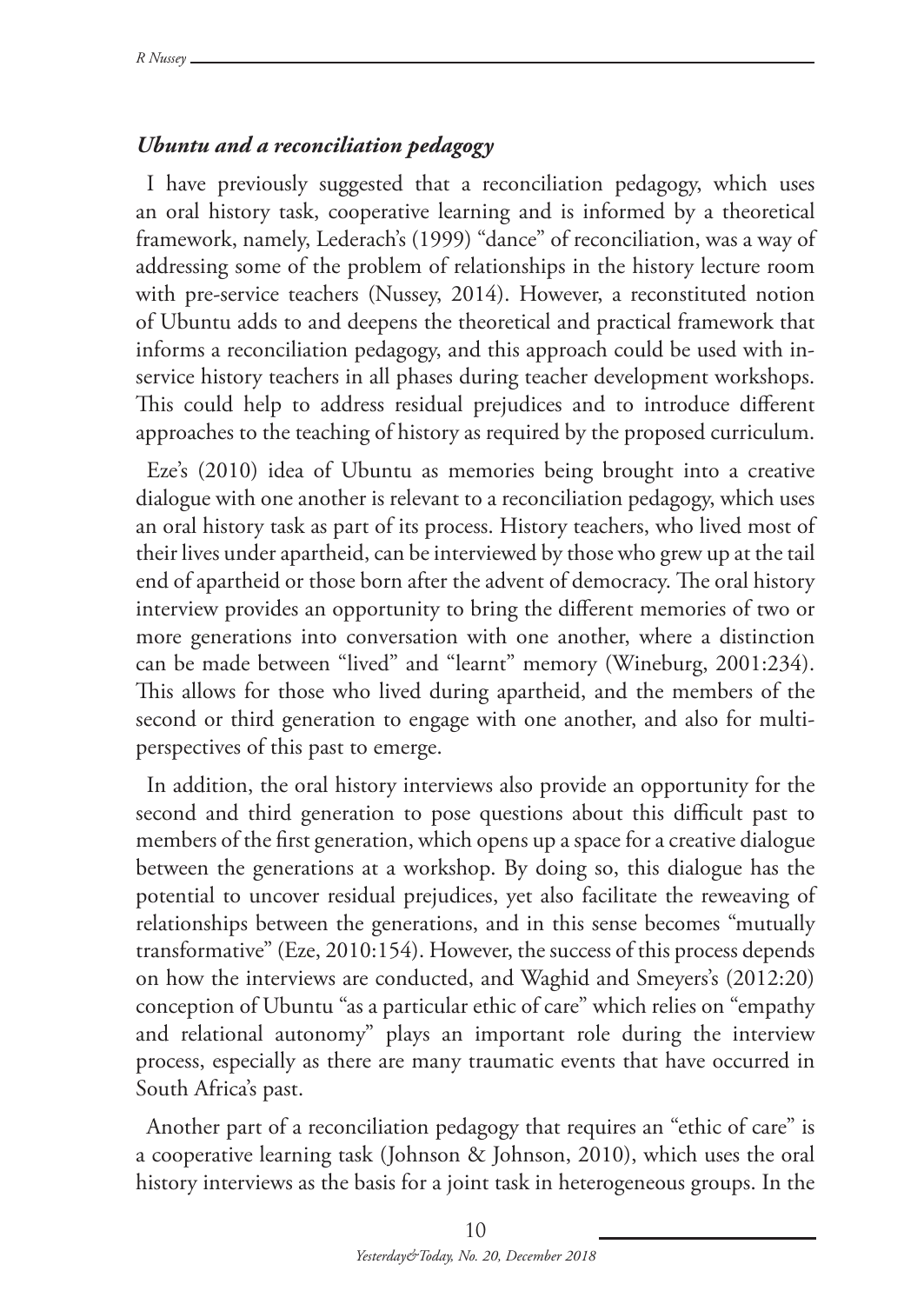case of in-service teacher workshops, where the participants are from diverse backgrounds, a joint task allows for the members of the same group who are from "other historical cultures" (Eze, 2010:160) to share the results of their oral history interviews with one another. This provides an opportunity to broaden the dialogue about the past within a larger group, and empathy is crucial during this process, as traumatic narratives may be shared.

While the concept of empathy is considered controversial in history education, Barton and Levstik (2004:208) have argued in favour of historical empathy in two ways. The first way is to encourage the recognition of different perspectives in the past as a rational exercise. This means that an aim is not simply to understand diverse views, but to "contextualise" them within the framework of historical actors, so that those in the present can see the coherence of historical actors' diverse views about the past. Situating this oral history task within the framework of Ubuntu encourages the teachers to grapple with multi-perspectives, which also helps to challenge the view that there is a single story about the past (Wielanga, 2013).

The MTT's report (2018:40–41) envisages a learner/student who is "a critically skilled citizen who is capable of handling multiple kinds of perspectives", which implies that the learners are encouraged to explore a plurality of perspectives, understood as "both diversity of past historical perspectives as well as diversity of present understandings of the past" (Klein, 2010:615). This is an approach which uses the discipline of history to inform critical reflection on events from different perspectives, as well as to explore how historical narratives are constructed (Barton & McCully, 2010). It is this aspect of the HMTT report that "promotes the idea that school history should be about teaching young people to think critically about the past – and the present" (Kallaway, 2018).

However, many in-service teachers in South Africa have not necessarily been exposed to an approach to the teaching of history that encourages using a plurality of perspectives. This means that it will be difficult for these teachers to implement this approach in their classrooms. By attending workshops that use a reconciliation pedagogy informed by Ubuntu, teachers are able to experience multi-perspectives in practice. It also provides an opportunity for teachers to reflect on the challenges of dealing with differing perspectives, but it might enable them to implement this important aspect of the proposed curriculum in their classrooms too.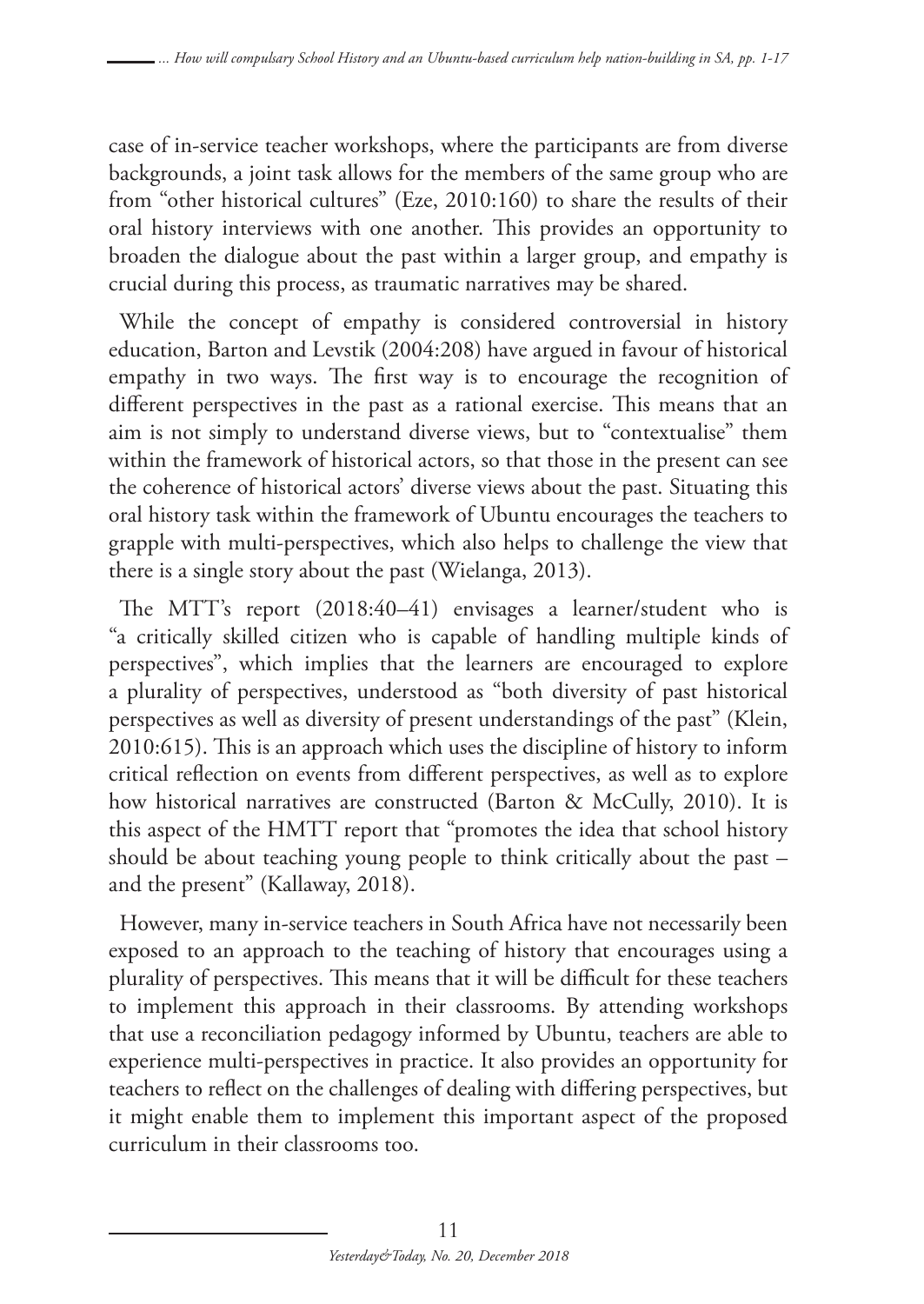The second way that Barton and Levstick (2004:208) conceptualise empathy in history education is to foster an emotional response that encourages care about the injustices of the past, so that present-day injustices are challenged too. Yet, when dealing with issues such as injustices in the past and present, this can lead to conflict within the cooperative groups. This means that there needs to be an approach to building peace, which another conception of Ubuntu provides.

#### *Ubuntu and building peace*

Murithi (2009) has suggested that using Ubuntu was a way to build peace in a village in Africa, and that this approach could be applied to education too. He described the following five steps on how to use Ubuntu in a peace process within a community:

*Firstly, after the facts had been ascertained by hearing the views of victims, perpetrators and witnesses, the perpetrator – if considered to have done wrong – would be encouraged, both by the Council and other community members in the inkundla/lekgotla forum, to acknowledge responsibility or guilt. Secondly, the perpetrator would be encouraged to repent or to demonstrate genuine remorse. Thirdly, the perpetrator would be encouraged to ask for forgiveness and the victim in turn would be encouraged to show mercy. Fourthly, where possible and at the suggestion of the Council of Elders, the perpetrator would be required to pay appropriate compensation or reparations for the wrong done. … The fifth stage*  sought to consolidate the process as a whole by encouraging the parties to commit *themselves to reconciliation. This process of reconciliation tended to include the victim and his or her family members and friends, as well as the perpetrator and his or her family members and friends* [emphasis in the original] (Murithi, 2009:228-229).

These steps can be used as a guideline for a role play/simulation for the joint, cooperative learning group task, based on the results of the oral history interviews during the in-service teachers' workshops. Using Ubuntu to inform a peace-building process and Lederach's (1999) ideas of the dance of reconciliation will help teachers to engage with the "big ideas", such as truth, apology, mercy and restitution that are vital to consider when building peace. By applying these ideas to the teachers' oral history interviews and the cooperative task, it encourages them to engage in further dialogue with one another from a different, broader perspective. The debriefing process at the end of workshops offers an opportunity for further reflection, and for teachers to discuss how and when it is appropriate for this approach to be applied to the history classroom.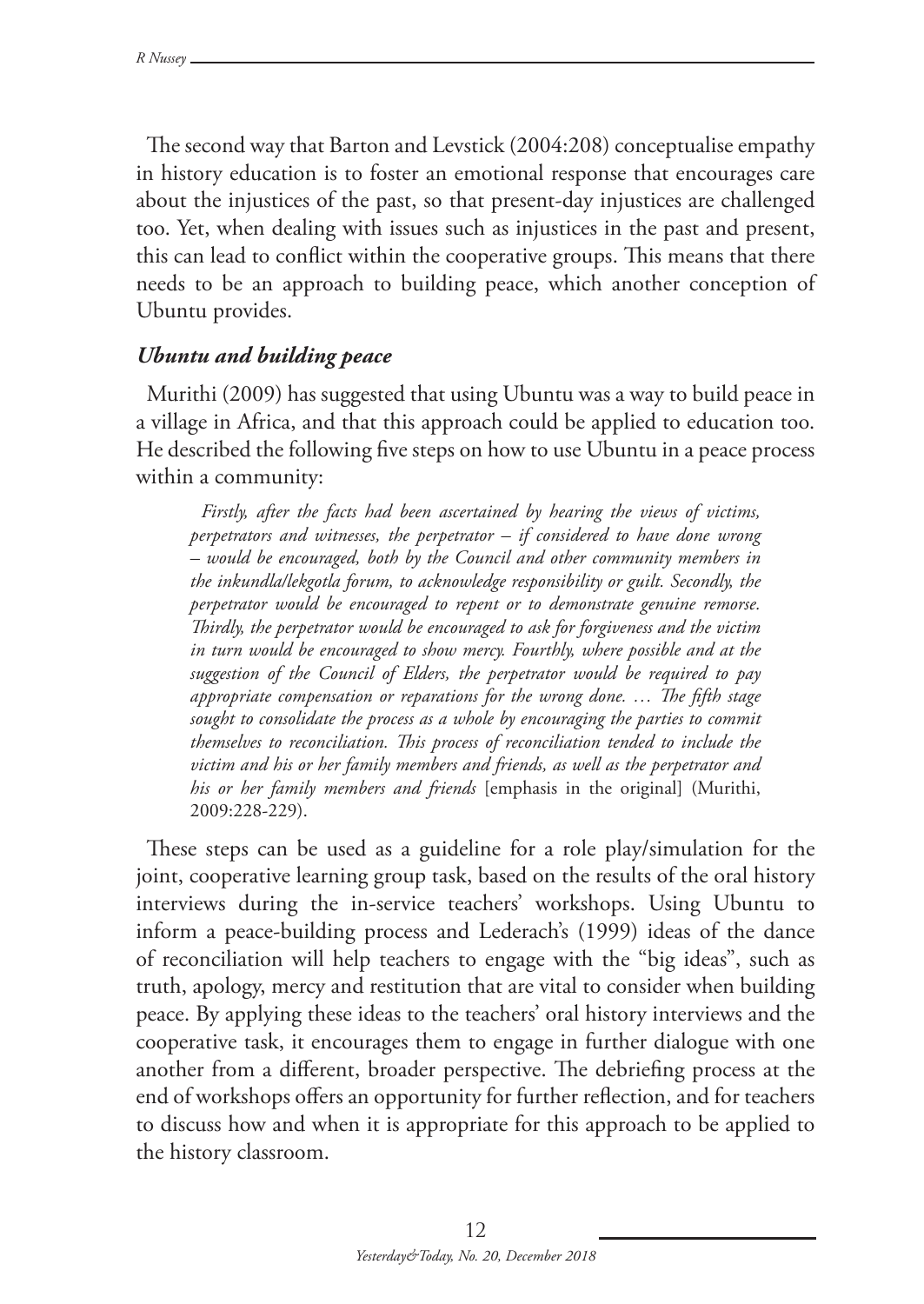### **Conclusion**

The making of history as a compulsory subject throughout the school curriculum will not necessarily act as a panacea for South Africa's social ills. The critical incidents and interviews provided a snapshot into some primary school history classrooms, which showed ongoing tensions in relationships. Nonetheless, they illustrated the need for many participants in this research to reflect and be challenged on their assumptions about "the other". For some of the teachers, it was important for them to become aware of the contradictions between residual prejudices and their words and actions towards their learners. In the case of the learners, there was a need to address their prejudices explicitly, so that this could start a dialogue that encouraged a positive shift in attitude towards "the other". These changes in social relationships do not happen naturally as a result of contact between the races in the classroom or by the compulsory studying of history. All the teachers involved in this research had studied history methodology beyond their schooling. This research showed that this compulsory study had had a limited effect on their ability to deal with difficult social relationships as they arose in the intermediate phase classroom, where history is a compulsory part of the curriculum.

A reconciliation pedagogy, informed by a reconstituted notion of Ubuntu, which incorporates the ideas of Eze's (2010:154) "creative dialogue" and Waghid and Smeyers's (2012:20) "ethic of care", could play a role in addressing some of these issues during in-service teacher workshops for teachers who teach history in all phases. There are many tasks that inform this peacebuilding process: the oral history interviews between different generations of history teachers, which allows for the sharing of narratives from different perspectives; the application of historical empathy, understood as promoting both rational and emotional engagement with the past and the present, during the preparation and presentation of a cooperative learning task based on the results of the oral history interviews; and, by engaging with the "big ideas" found in Lederach's (1999) dance of reconciliation and Murithi's (2009) conception of Ubuntu informing a peace-building process. While this will be a time-consuming process, it provides the space for history teachers to engage with and reflect on social residual prejudices in a way that aims to encourage meaningful shifts in their personal attitudes, and by extension, will help them to facilitate change in relationships in their history classrooms.

Irrespective of whether history becomes a compulsory subject throughout the school curriculum or not, the History MTT report and reactions to it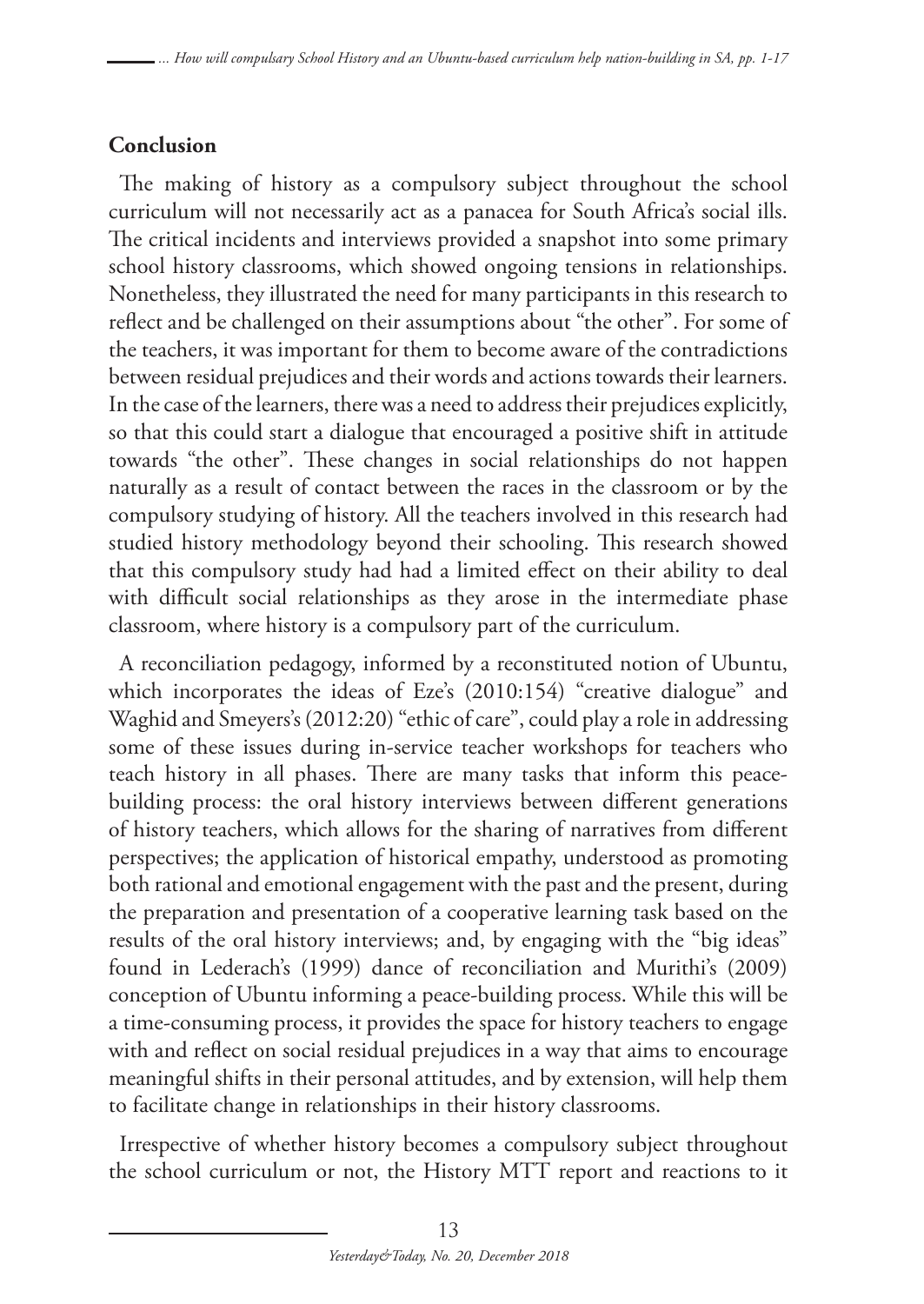have highlighted the need for different approaches to the development of preservice and in-service history teachers. The recommendation to make history a compulsory subject throughout the school curriculum will not necessarily address the lack of social cohesion in South Africa. As Francis and Hemson (2007:30) state, "[t]eachers have a role to play in dismantling oppression and generating a vision for a more socially just future", and a reconciliation pedagogy, informed by a reconstituted conception of Ubuntu*,* could assist history teachers with this process. This approach might be applicable, not only in South Africa, but also to history teachers in post-conflict countries which are experiencing similar problems.

#### **References**

- Bambo, N, Chisholm, L, Friedman M & Sindoh, AQ 2017. *Decolonising the teacher education curriculum: Mapping the status and nature of teaching and learning of history in faculties and schools of education in South Africa*. Johannesburg: University of Johannesburg & University of the Witwatersrand.
- Barton, KC & Levstik, LS 2004. *Teaching History for the common good*. Mahwah, NJ: Erlbaum Associates.
- Barton, KC & McCully, AW 2010. "You can form your own point of view": Internally persuasive discourse in Northern Ireland students' encounters with history. *Teachers College Record*, 112 (1):142-181.
- Biko, BS 1971. *The definition of Black Consciousness*. Available at https://www.sahistory. org.za/archive/definition-black-consciousness-bantu-stephen-biko-december-1971-south-africa. Accessed on 5 June 2018.
- Breed, G & Semenya, K 2015. Ubuntu, koinonia and diakonia, a way to reconciliation in South Africa? *HTS Teologiese Studies/Theological Studies*, 71(2):1-9.
- Clandinin, DJ & Connelly, FM 2000. *Narrative Inquiry*. San Francisco: Jossey-Bass.
- Conradie, M 2015. Each colour in its own place: Positioning whiteness in South Africa through the race talk of undergraduate students. *Race, Gender and Class*, 22(1-  $2):1-21.$
- Davids, M 2016. " Making History compulsory": Politically inspired or pedagogically justifiable? *Yesterday & Today*, 15:84–102.
- Ellwanger, A 2017. No exit: White speech and silence in classroom conversations on race. *Pedagogy*, 17(1):35–58.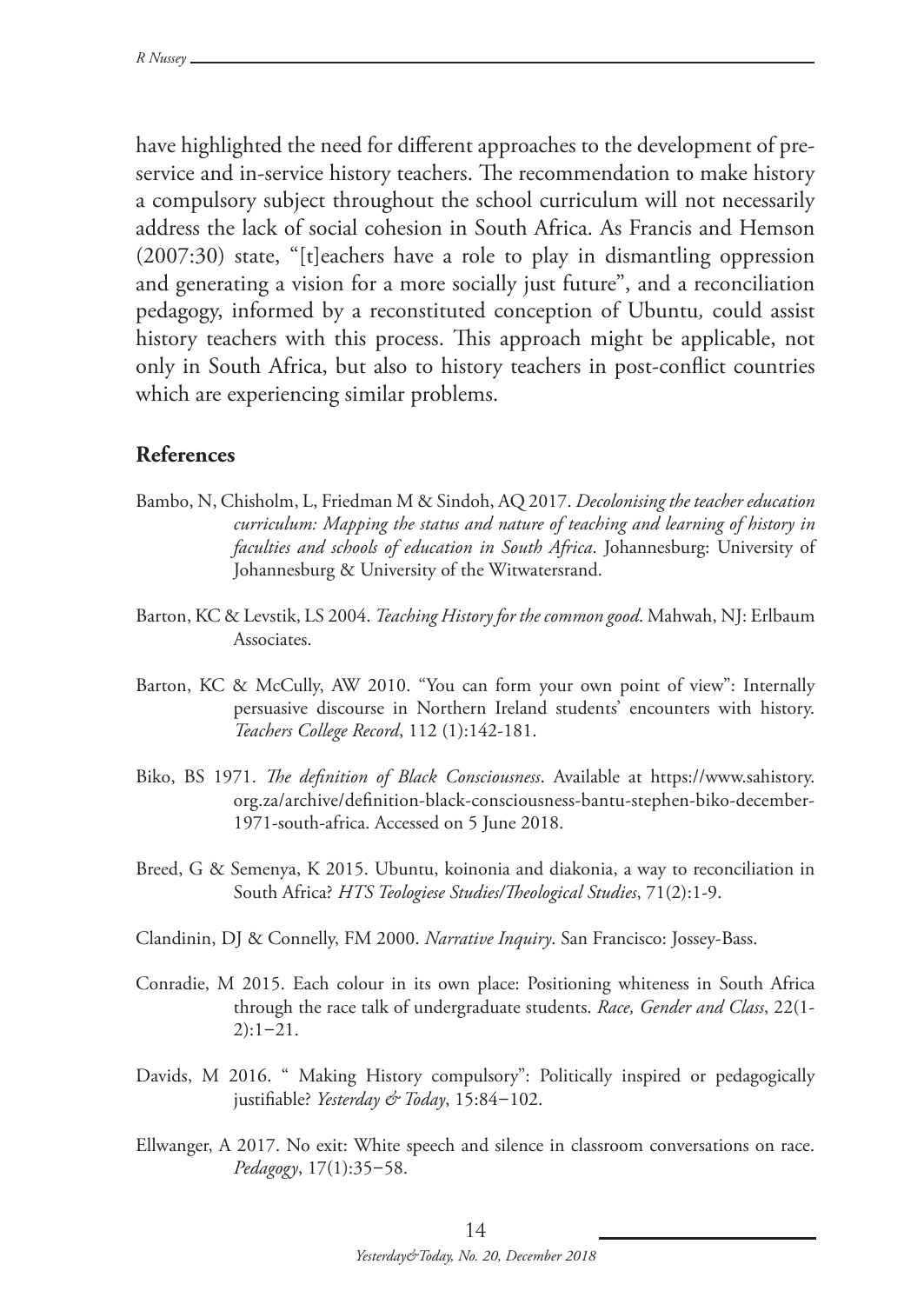- Eze, M 2010. *Intellectual History in Contemporary South Africa*. New York: Palgrave MacMillan.
- Francis, D & Hemson, C 2007. Rainbow's end: Consciousness and enactment in socially just education. *Perspectives in Education*, 25(1):99–112.
- Hankela, E 2014. *Ubuntu, migration, and ministry: Being human in a Johannesburg church*. Leiden: Koninklijke Brill.
- Harper, M & Cole, P 2012. Member checking: Can benefits be gained similar to group therapy? *The Qualitative Report*, 17(2):510–517.
- Hoffman, E 2005. *After Such Knowledge: A Meditation on the Aftermath of the Holocaust*. London: Vintage.
- Hromnik, C 2007. Free the ottentotu from the idealogues. *Sunday Times*, 15 April.
- Hues, H 2011. 'Mandela, the terrorist': Intended and hidden history curriculum in South Africa. *Journal of Educational Media, Memory and Society*, 3(2):74–95.
- Jansen, JD 2009. *Knowledge in the blood*. Stanford: Stanford University Press.
- Jansen, JD 2018. You don't fool us with your history plan, Minister. *The Times,* 7 June. Available at https://select.timeslive.co.za/ideas/2018-06-07-you-cant-fool-uswith-your-forced-history-plan-minister/. Accessed on 30 June 2018.
- Johnson, DW & Johnson RT 2010. Peace education in the classroom: Creating effective peace education programs. In: G Salomon & E Cairns (eds.). *Handbook on Peace Education*. New York: Psychology Press.
- Kallaway, P 2018. Whither the crucial teaching of history? *City Press,* 17 June. Available at https://www.news24.com/Columnists/GuestColumn/whither-the-crucialteaching-of-history-20180615. Accessed on 15 July 2018.
- Klein, S 2010. Teaching history in the Netherlands: Teachers' experiences of a plurality of perspectives. *Curriculum Inquiry*, 40(5):614–634.
- Lederach, JP 1999. *The Journey toward Reconciliation*. Scottdale: Herald Press.
- Matolino, B & Kwindingwi W 2013. The end of Ubuntu. *South African Journal of Philosophy*, 32(2):197–205.
- McCully, AW 2012. History teaching, conflict and the legacy of the past. *Education, Citizenship and Social Justice*, 7(2):145–159.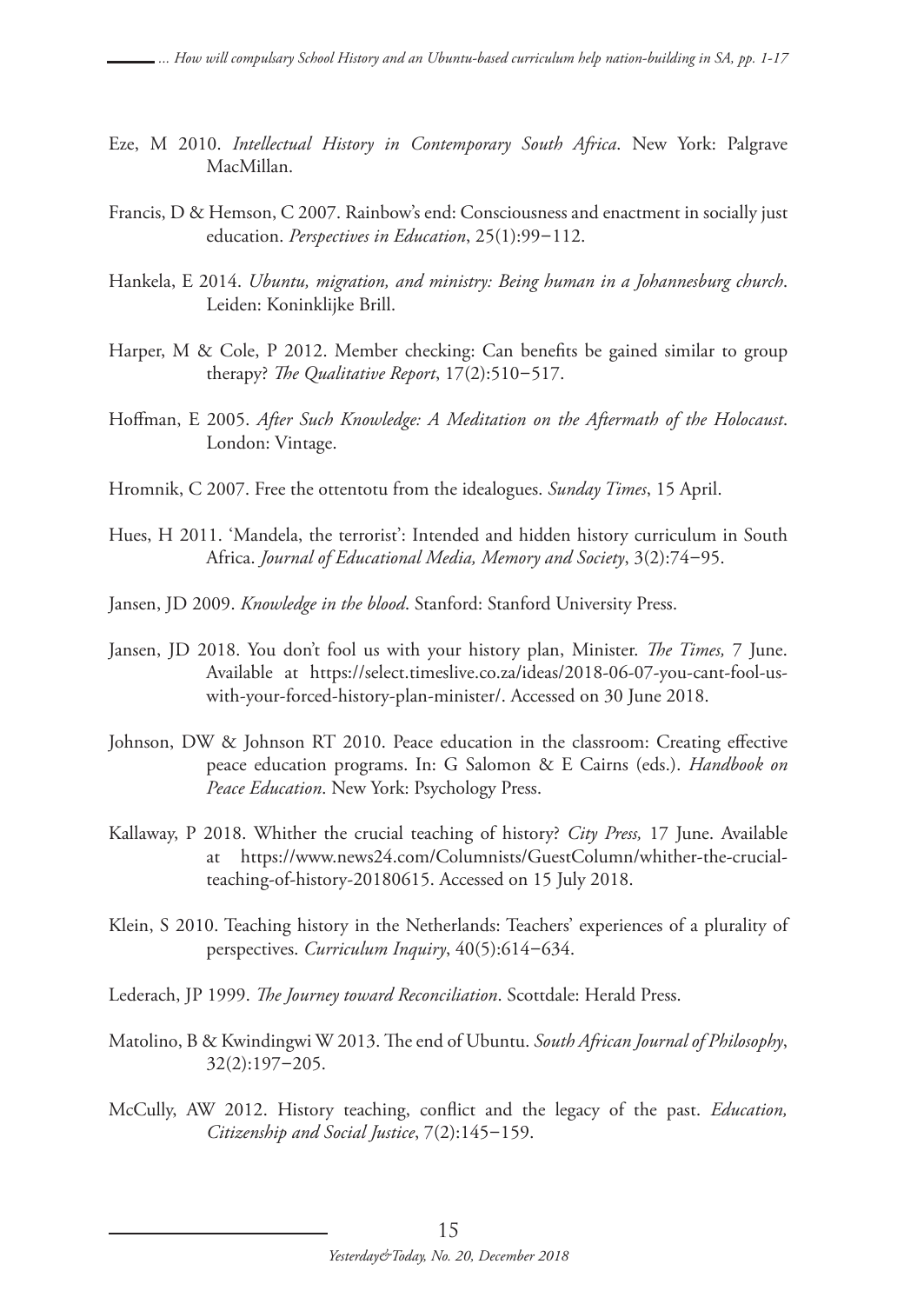- Metz, T 2014. Just the beginning for ubuntu: Reply to Matolino and Kwindingwi. *South African Journal of Philosophy*, 33(1):65–72.
- Miller, N & Harrington HJ 1990. A situational identity perspective on cultural diversity and teamwork in the classroom. In: S Sharan (ed.). *Cooperative Learning*. New York: Praeger.
- Murithi, T 2009. An African perspective on peace education: Ubuntu lessons in reconciliation. *International Review of Education*, 55(2): 221–223.
- Nussey, RJ 2012. The challenges and limitations of developing a "reconciliatory pedagogy" using oral history with South African pre-service and in-service history teachers. Unpublished PhD thesis. Johannesburg, University of the Witwatersrand.
- Nussey, RJ 2014. The "dance" of reconciliation: Understanding the complex steps in a reconciliation pedagogy using an oral history assignment. *Yesterday & Today*,  $12:1-27.$
- Nussey, RJ 2017. Experimenting with a reconciliation pedagogy in South African primary school history classrooms: Constraints and possibilities. *African Journal on Conflict Resolution,* 17(2):93-116.
- Piper B 2016. International education is a broken field: Can *ubuntu* education bring solutions? *International Review of Education*, 62:101–111.
- Praeg, L & Magadla S (eds.) 2014. *Ubuntu: Curating the archive*. Scottsville: University of KwaZulu-Natal.
- *Report of the History Ministerial Task Team for the Department of Basic Education* [MTT] 2018. Available at https://www.education.gov.za/Portals/0/Documents/ Reports/Report%20of%20the%20History%20Ministerial%20Task%20 Team.pdf?ver=2018-06-07-154241-410. Accessed on 5 June 2018.
- Slavin, R 1985. An introduction to cooperative learning research. In: R Slavin, S Sharan, S Kagan, W Hertz-Lazarowitz & R Schmuck R (eds.). *Learning to coperate, cooperating to Learn*. New York: Plenum Press.
- Siebörger, R 2016. Defining history as a school subject. *Public History Weekly* 4(1) , http:// public-history-weekly.oldenbourg-verlag.de/4-2016-1/defining-history-schoolsubject/. Accessed on 15 August 2016.
- Tripp, D 1993. *Critical incidents in teaching*. Routledge: London.
- Vandeyar, S 2010. Responses of South African teachers to the challenge of school integration. *South African Journal of Education*, 30(37):343–359.